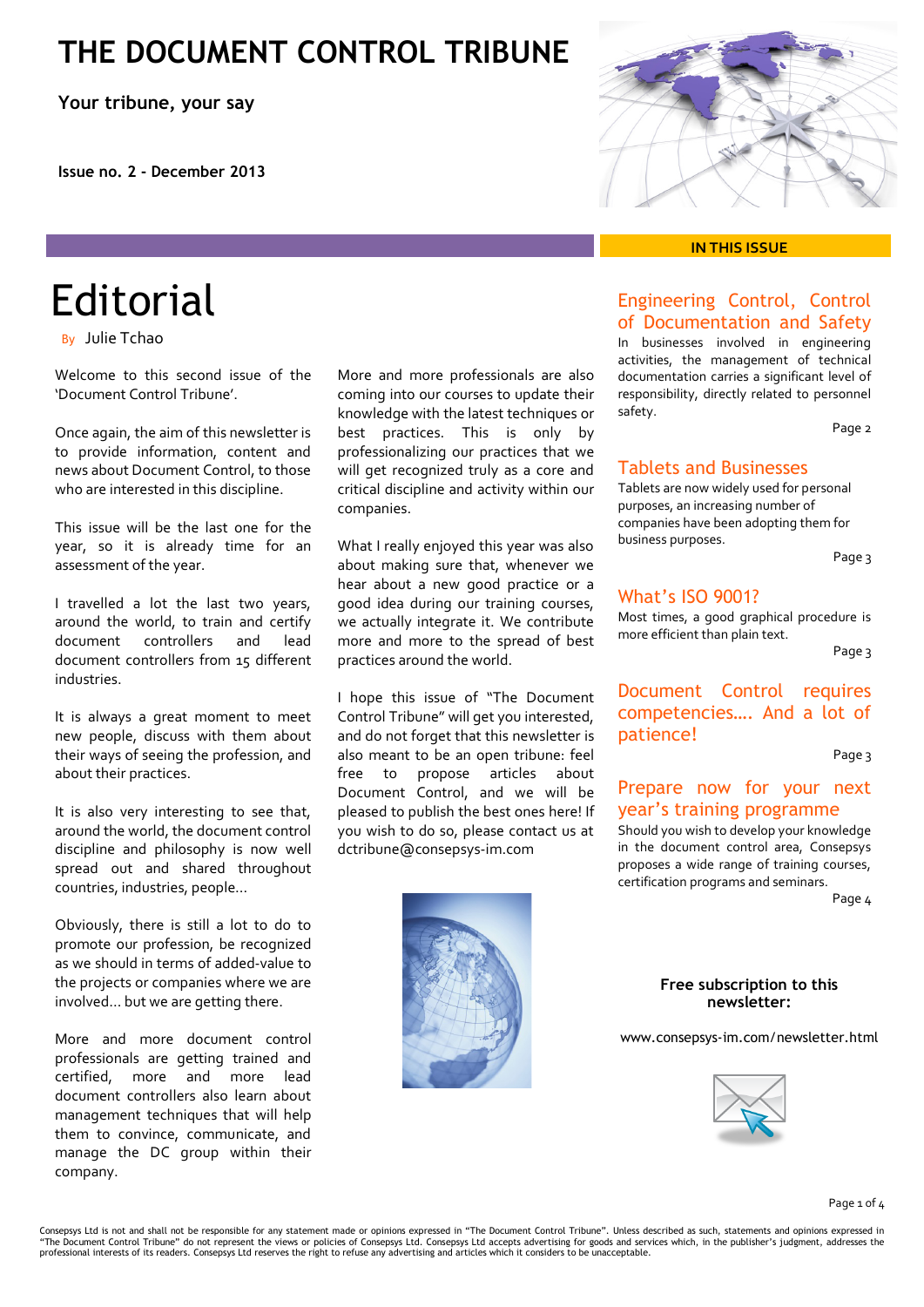# Engineering Control, Control of Documentation and Safety

All businesses and all industries rely on documents to function and to operate. In businesses involved in engineering activities, the management of technical documentation carries a significant level of responsibility, directly related to personnel safety.

Engineering Control can be described as the set of activities required and the set of measures taken to ensure that technical information displayed on a document has been checked, reviewed and approved by competent and authorized individuals in a systematic, consistent and thorough manner. The objective is to ensure that the content of each document reflects the current intention of the authors and their stakeholders at the time of its issuance, and that displayed information is correct at the time of issuance.

In a sense, Engineering Control may somewhat be compared with Document Control, as a means to control documents; however, the fundamental difference is that the scope of Engineering Control focuses essentially on the content of documents, whereas the scope of Document Control is limited to the 'shell' or the 'container' of documents – typically templates, drawing borders, metadata etc.

Failure to enforce Engineering Control can lead to such catastrophes as the Flixborough accident of 1974, whereby the explosion of a chemical plant claimed the lives of 28 people and seriously injured 36 people.

On a different level, there exists a category of documents which focuses on processes and procedures. On industrial sites, for example, the Permit to Work (PTW) system aims at ensuring that, if an 'unusual' activity is to be carried out:

- All potential risks have been identified, assessed and measures have been taken to minimize or eliminate those risks;

- There is one individual who centrally coordinates, supervises and monitors all ongoing activities and who keeps all parties informed; this person is the Permit to Work (PTW) supervisor;

- All individuals working on the affected facility are aware of other activities that will be conducted in parallel with their own;
- All individuals and groups report on the progress and status of their tasks to the PTW supervisor;
- No deviations to the planned works are initiated and, if they are, they must be centrally agreed with the PTW supervisor.

The objective is to maintain safety at all times within the facility.

Examples of 'unusual' activities may include earth moving, welding, isolation and partial dismantling of equipment items, opening of an electrical cabinet for maintenance etc.

Failure to enforce the Permit to Work system can lead to such catastrophes as the 1988 accident on the Piper Alpha platform, whereby fire broke out, spread out, escalated, completely destroyed the platform and claimed the lives of 167 people.

Although they were not directly linked with Document Control, in both cases, accidents were partly caused by a failure in properly managing important documents.

This shows that, in general, the mismanagement of documentation can have serious consequences. In this respect, Document Control requires a strong quality and safety mindset.



# **DOCUMENT CONTROL TRAINING COURSES**



Acquire, consolidate, validate and deepen competencies:

- Document Control Training Courses
- Lead Document Control Training Courses
- Face-to-face and in-company training sessions

## www.consepsys.com

Consepsys Ltd are not and shall not be responsible for any statement made or opinions expressed in "The Document Control Tribune". Unless described as such, statements and opinions expressed in "The Document Control Tribune" do not represent<br>the views or policies of Consepsys Ltd. Consepsys Ltd accept advertising for goods and services which judgment, address the professional interests of its readers. Consepsys Ltd reserve the right to refuse any advertising and articles which they consider to be unacceptable.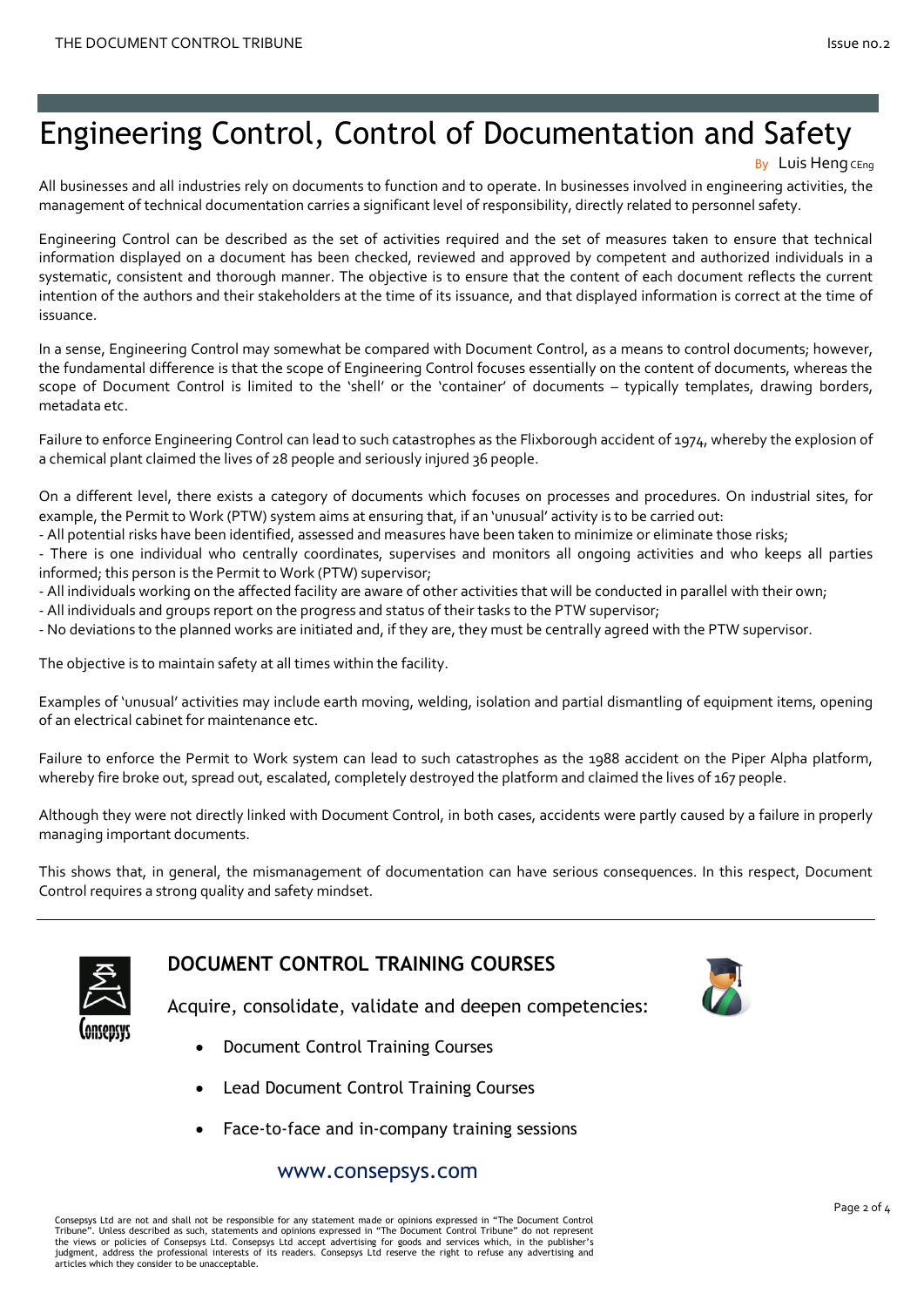# Tablets and Businesses By Julie Tchao

Tablets are now widely used for personal purposes, an increasing number of companies have been adopting them for business purposes. And one must admit that, especially for business travellers, the use of tablets in a professional environment completely makes sense.

Not only they allow to communicate easily (emails, Skype, etc), but they also allow to always have access to business contacts, calendars and, more importantly, to the company's documents (with applications such as DropBox, Goodreader, QuickOffice, etc.).

You can also easily edit documents, save them, review them and synchronise them.

Tablets also allow remote conferencing and presentation sharing (Webex, GoToMeeting).

Note that you will need to have a good bandwidth to run a smooth video conference.

And that's not it: Obviously, with the huge catalogue of available applications (many of them are business oriented), possibilities are exponential, and there is no doubt that, in the near future, the use of these tablets will spread even more within companies, with integration with EDMS (Electronic Document Management Systems).

# Document Control requires competencies…. And a lot of patience!

I bet you have had this feeling before: just feeling either angry or depressed when you receive documents to manage and when they always come with the same problems or errors.

We thought that handling this situation with humour could help a lot of Document Controllers facing these problems and we launched the "Keep Calm and Reject the Transmittal" campaign. We have created a fun poster that you can keep on your desk and share with your friends. Don't hesitate to download it, print it, share it and have a look to it each time you feel the need :-)



# Did you know : What's ISO 9001 ?

The ISO 9001 standard is an International Standard, published by the International Organization for Standardization. It is the Quality Management Standard, and describes the requirements to have a proper Quality system. It includes a section on Document Control, so this is an important standard to know for Document Controllers. The standard can be applied to all industries and all countries.

Many companies, including the contractors and vendors in the construction industries have to be certified by this Standard to obtain new contracts.



**FOLLOW**

**CONSEPSYS ON:**



[On](http://www.facebook.com/ConsepsysInformationManagement) Facebook: [ConsepsysInformationManagement](http://www.facebook.com/ConsepsysInformationManagement)



On LinkedIn: [consepsys-information-management](http://www.linkedin.com/company/consepsys-information-management)



On Twitter: [Consepsys\\_im](https://twitter.com/@Consepsys_IM)

Consepsys Ltd are not and shall not be responsible for any statement made or opinions expressed in "The Document Control Tribune". Unless described as such, statements and opinions expressed in<br>"The Document Control Tribun